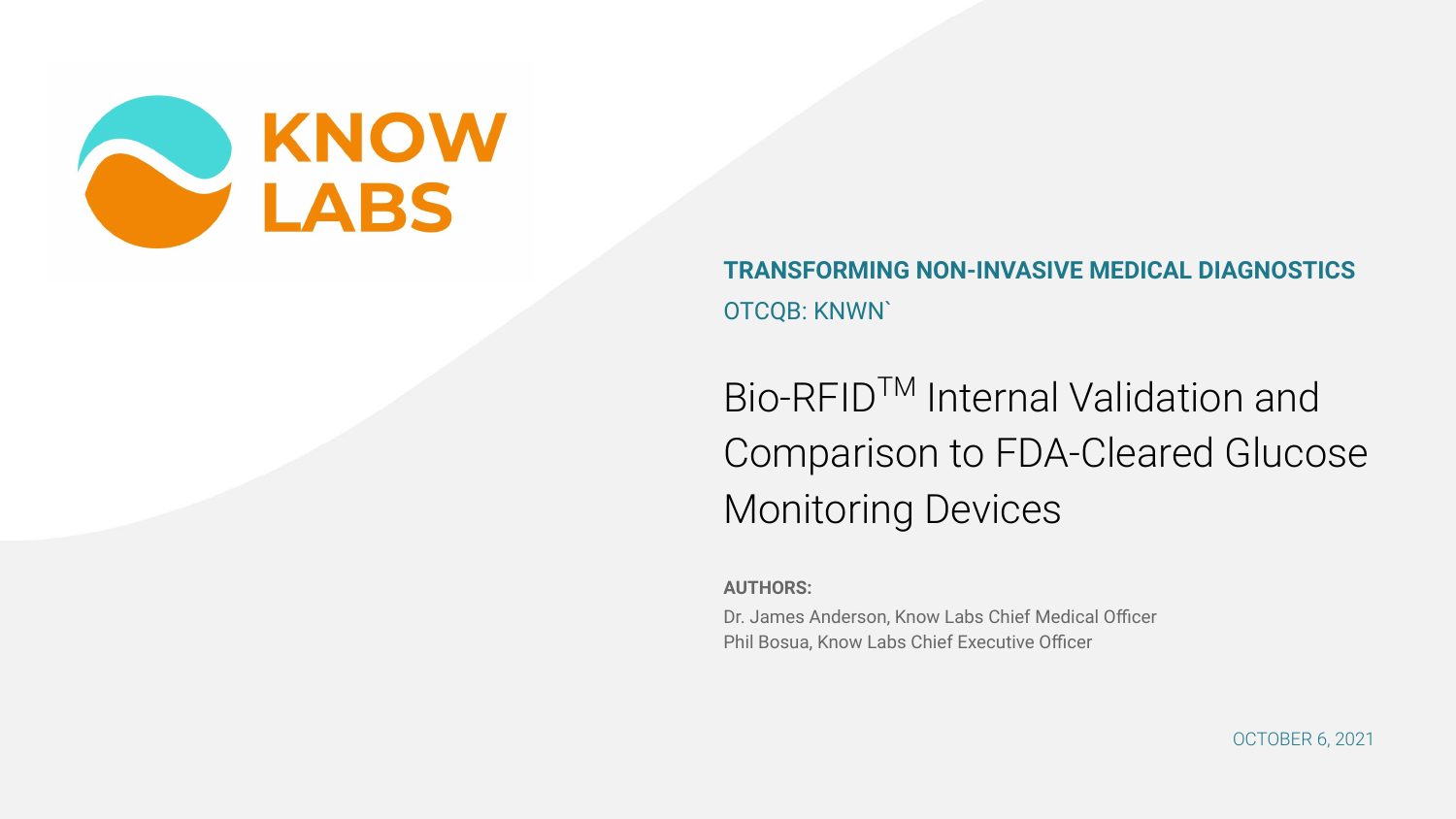# **Summary**

Testing of Bio-RFID technology in human subjects shows it can successfully measure blood glucose levels non-invasively and continuously

Know Labs' family of products can be an accurate and cost-effective alternative to the current FDA-approved glucose monitoring devices



Know Labs' R&D team will soon kick-off *in vivo* external validation of the glucose monitoring technology with world renowned research organization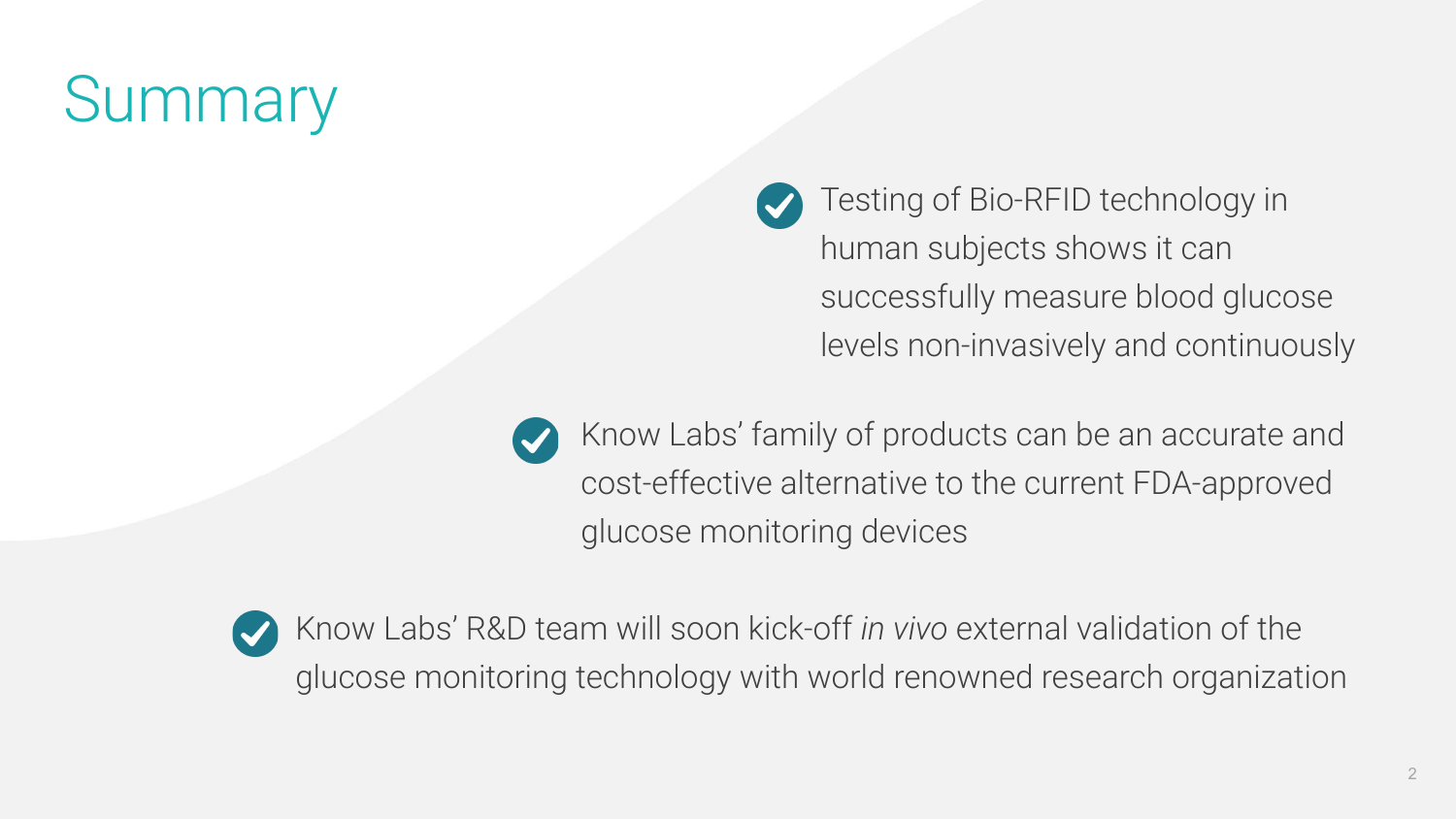# Our Vision



Transform medical diagnostics and launch first truly non-invasive FDA approved blood glucose monitoring device.



Offer medical-grade and cost-effective solutions for people with type 1 and type 2 diabetes, people with pre-diabetes, and people with no diabetes but interested in monitoring their blood glucose levels.



Following FDA clearance of the glucose monitoring devices, expand Bio-RFID to other potential medical diagnostic applications, including detecting and measuring levels of ketones, alcohol, metabolized drugs or other substances in the body.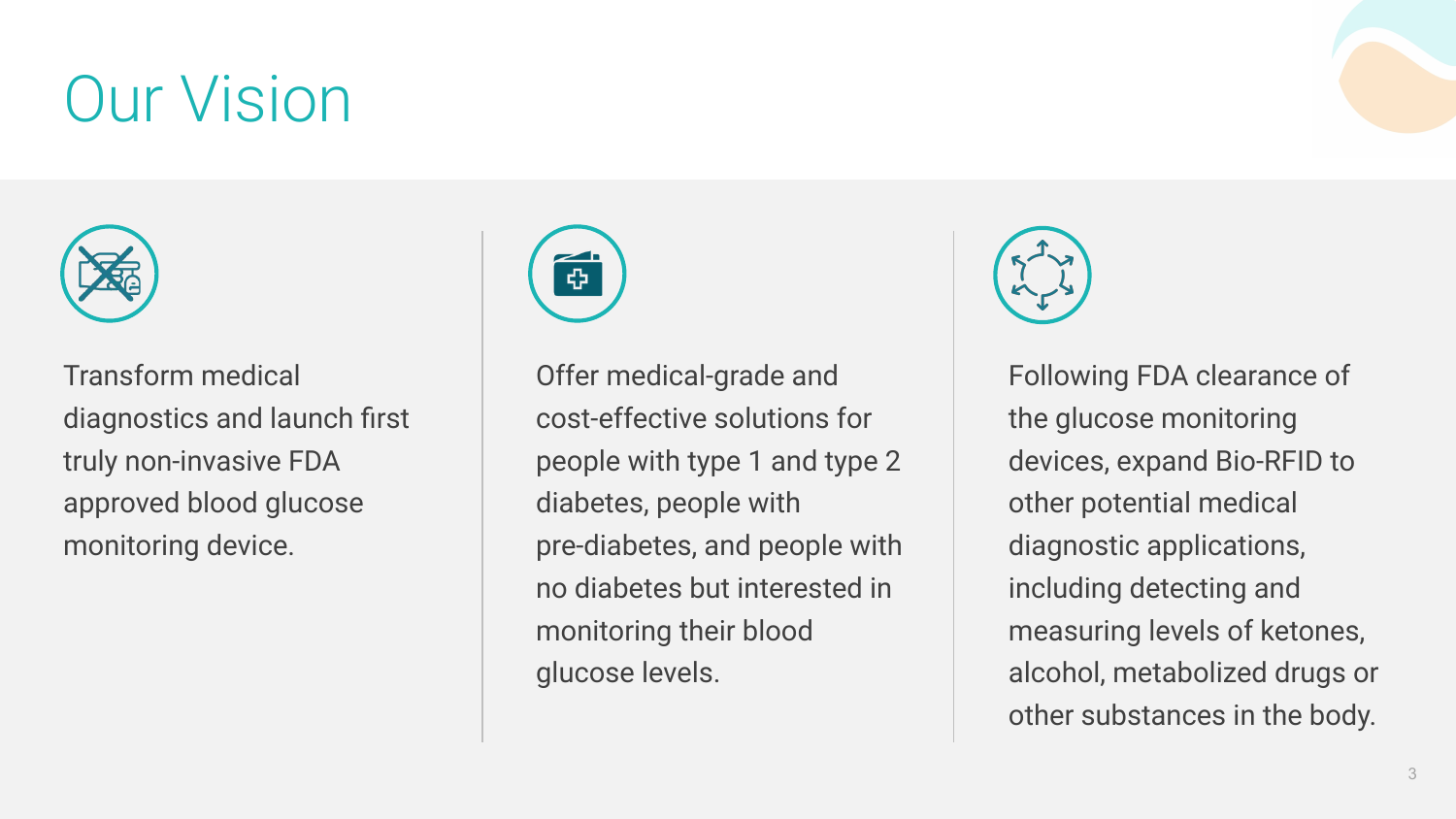## Bio-RFID

KNOW LABS' PATENTED, PROPRIETARY NON-INVASIVE DIAGNOSTIC TECHNOLOGY PLATFORM THAT USES RADIO WAVES TO IDENTIFY AND MEASURE WHAT IS GOING ON INSIDE YOUR BODY

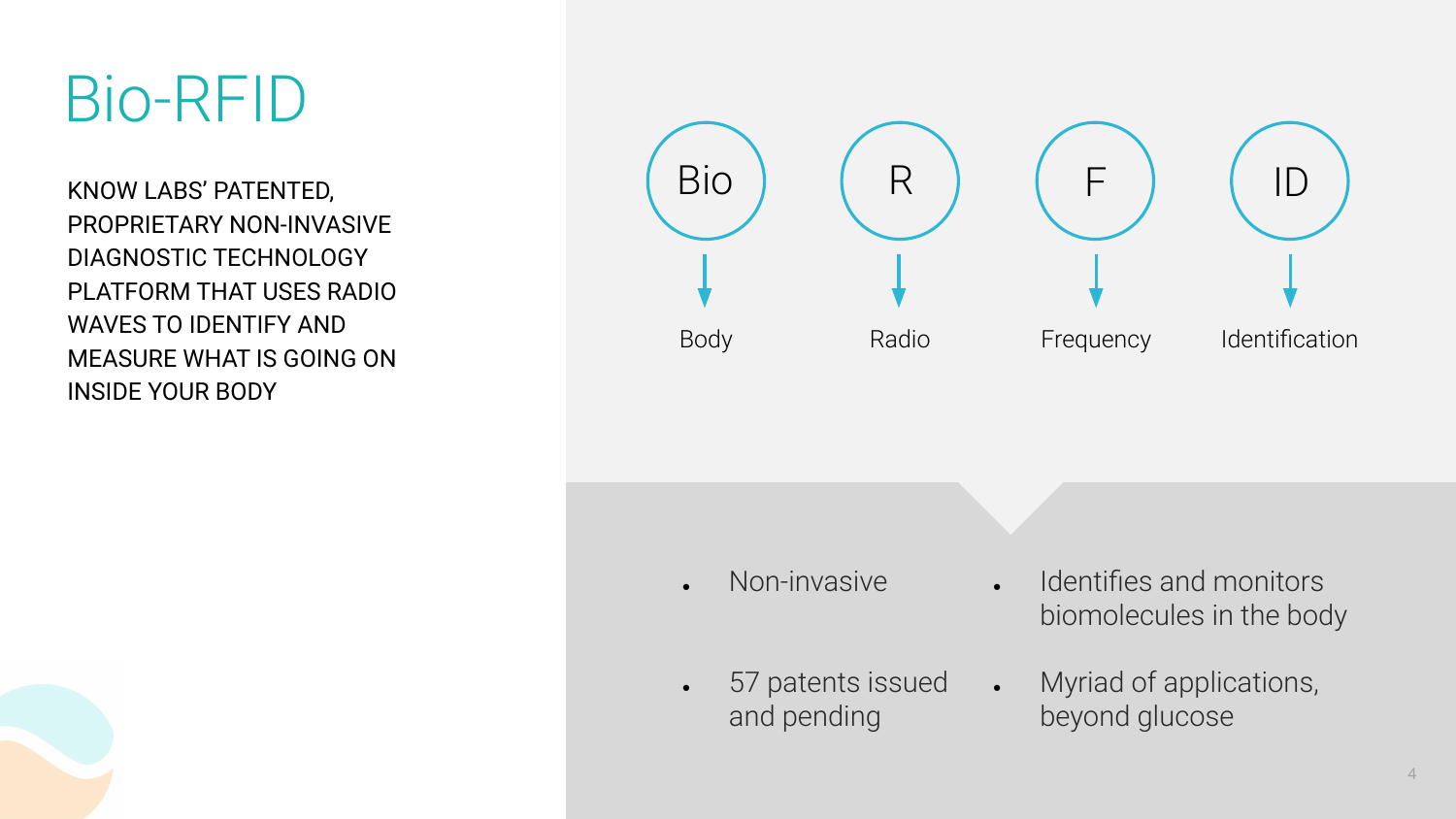# KnowU™ and UBand<sup>TM</sup>

### KNOW LABS' SOLUTIONS TO NON-INVASIVE GLUCOSE MONITORING

- Bio-RFID technology
- Completely non-invasive
- No finger sticks or needles
- No filaments, transmitters or other supplies
- Real-time readings
- Smartphone app
- Estimated cost <\$1K/year (compared to \$1 to >\$5k for current alternative products)



**KnowU** On-Demand and On-the-Go





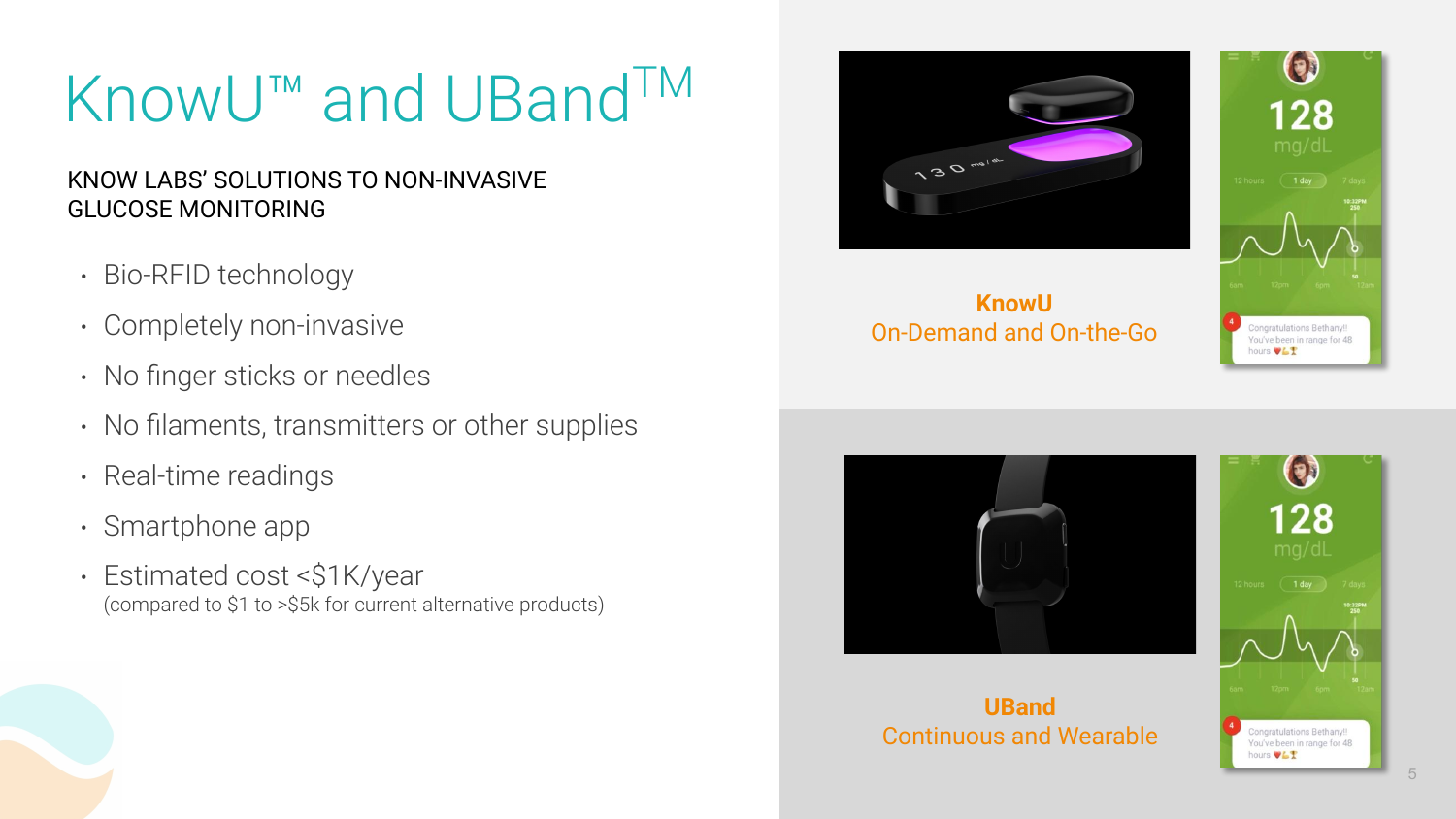Internal **Scientific Validation** with Human **Subjects** 

#### **PRIMARY OBJECTIVE**

Compare Bio-RFID accuracy to glucose monitoring devices that have been cleared by the FDA and collect data to further train Know Labs' AI-based algorithm.

#### **PROTOCOL**

Human subjects fasting at experiment start place their arm on a Know Labs prototype Bio-RFID sensor and their blood glucose levels are measured every 5 minutes. Concurrent readings are performed with finger stick and CGM devices.

After thirty (30) minutes of baseline measurements, each subject orally consumes a liquid dose of 30 grams of glucose. The subjects then have their blood glucose level monitored as above for an additional hour and a half period.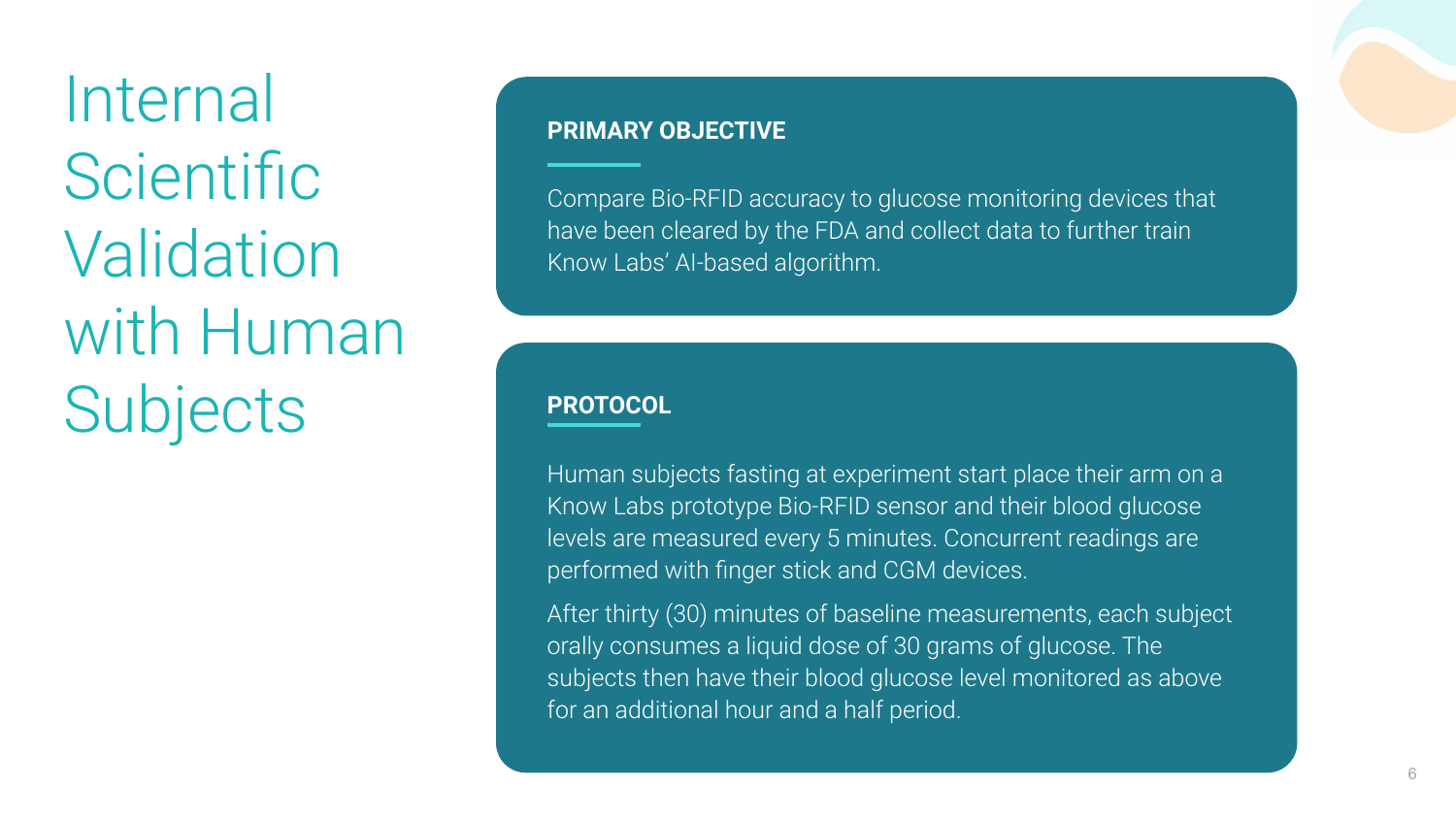# FDA-Approved Devices Selected for Comparison

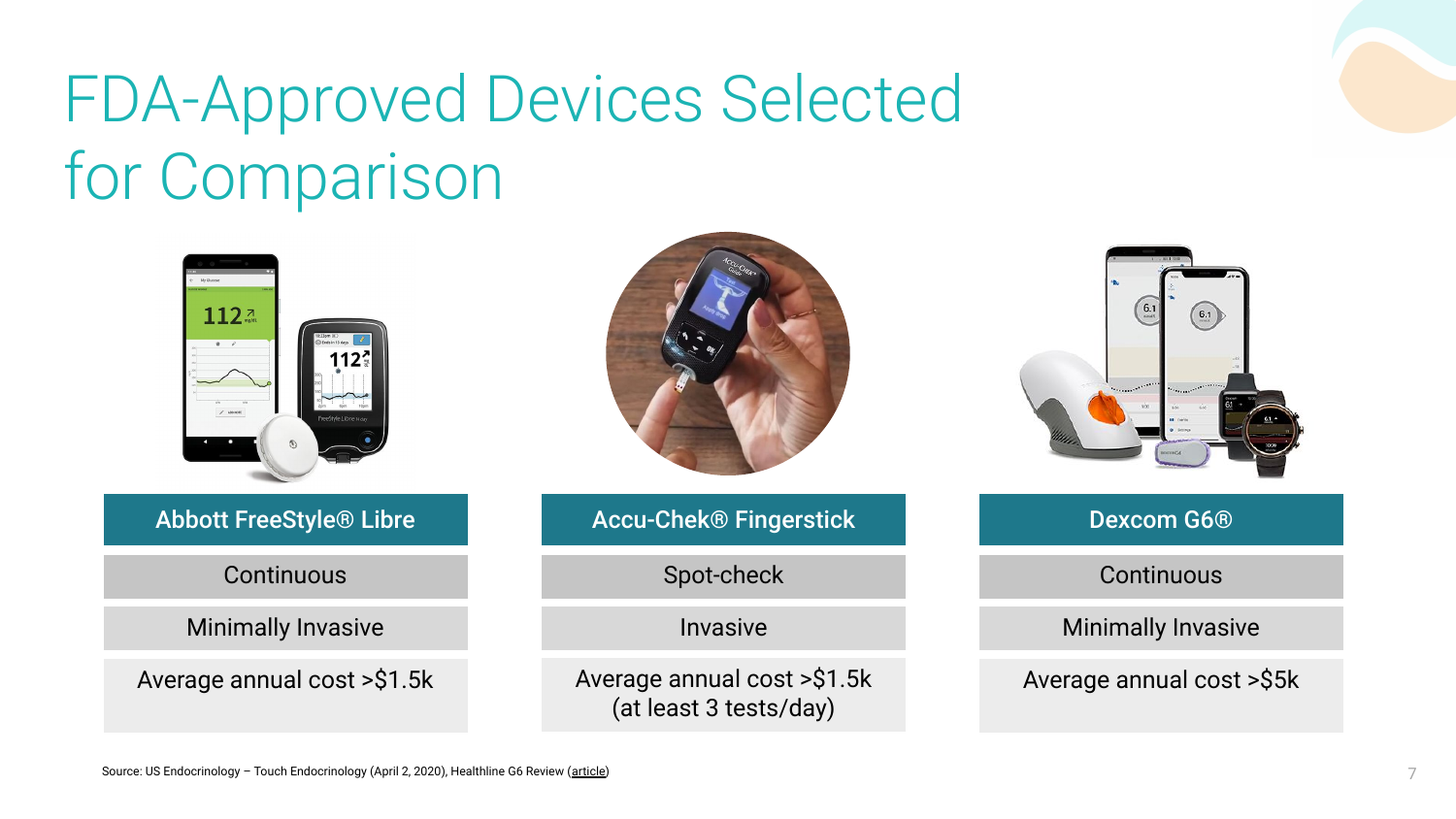# Bio-RFIDTM vs. Accu-Chek® Fingerstick

AUG-11, 2021; KNOW LABS R&D LABORATORY, SUBJECT #1

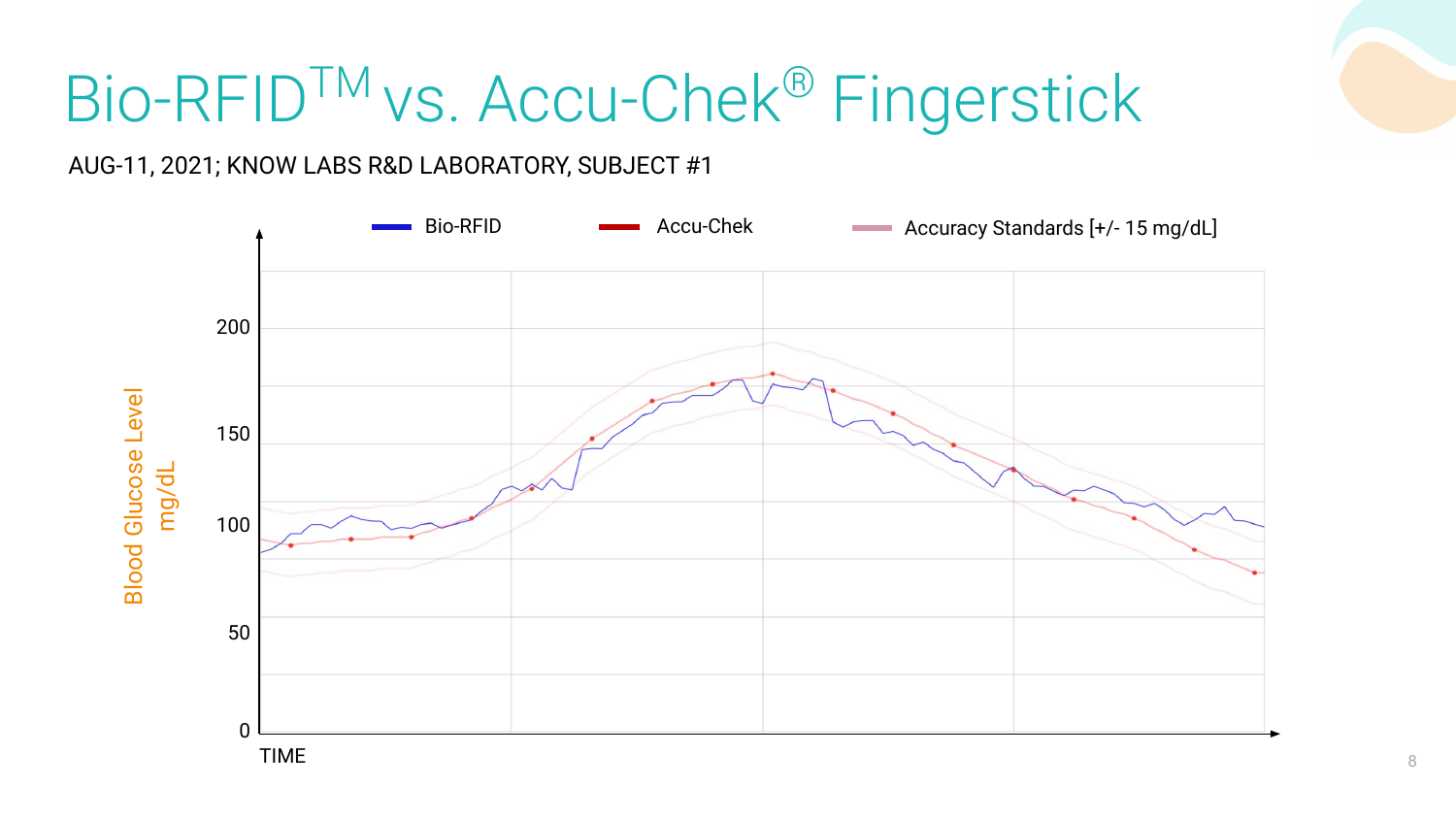# Bio-RFID™ vs. FreeStyle® Libre 14-day

AUG-11, 2021; KNOW LABS R&D LABORATORY, SUBJECT #2

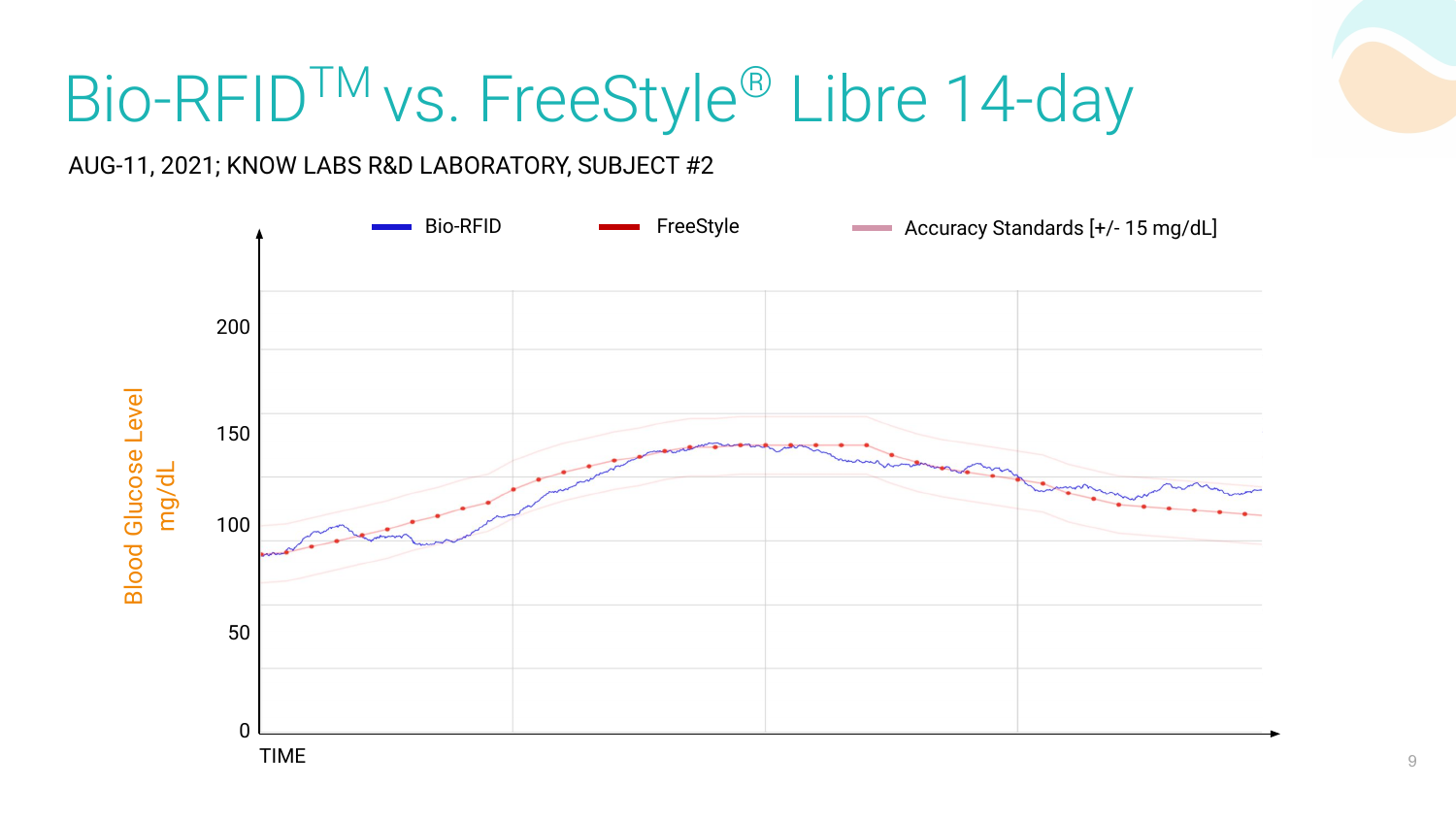# Bio-RFID™ vs. Dexcom® G6

### AUG-11, 2021; KNOW LABS R&D LABORATORY, SUBJECT #3

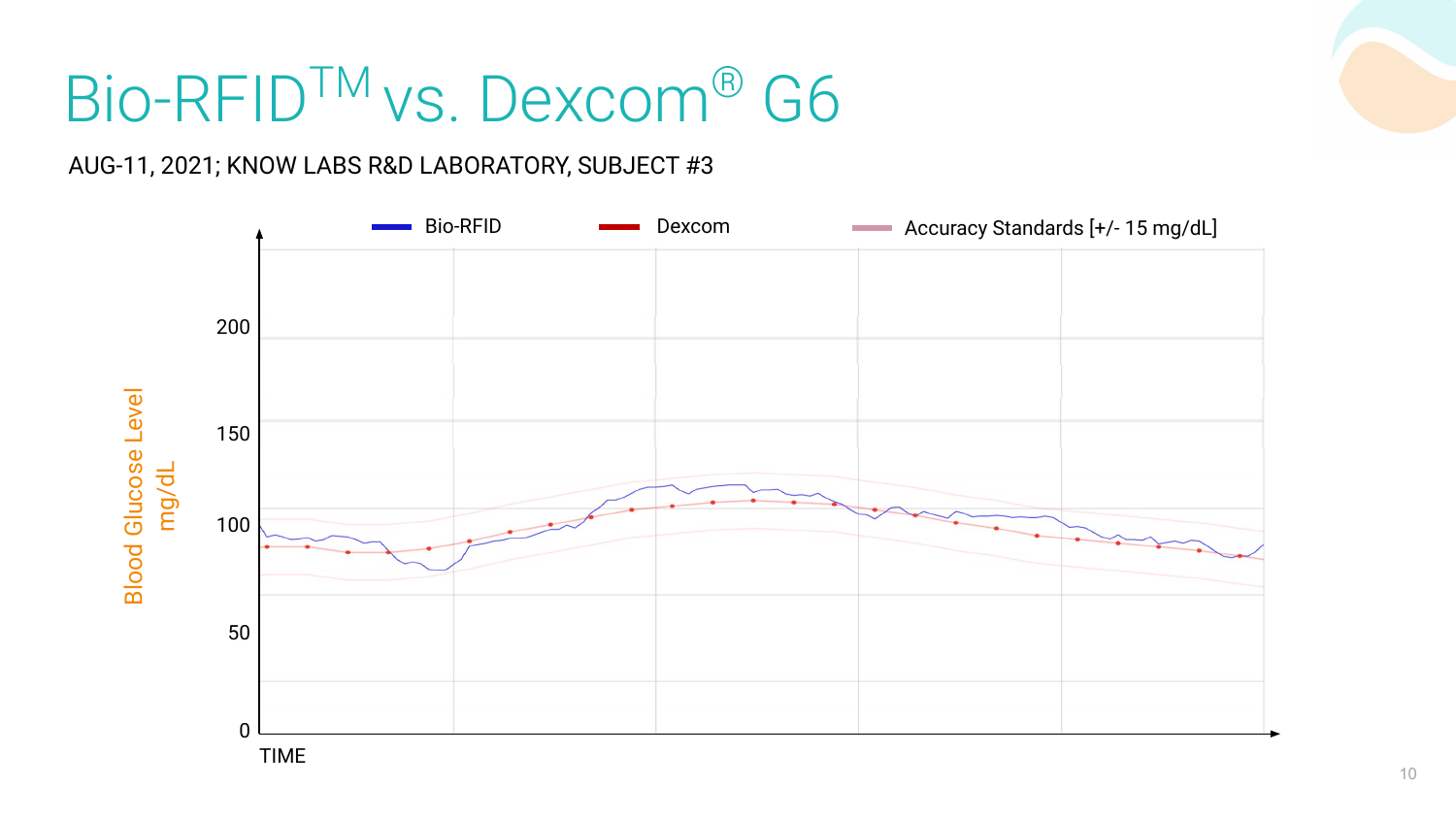# Test Results - Summary

MARD [%] = Mean Absolute Relative Difference, Bio-RFID vs. Reference Device; lower is better

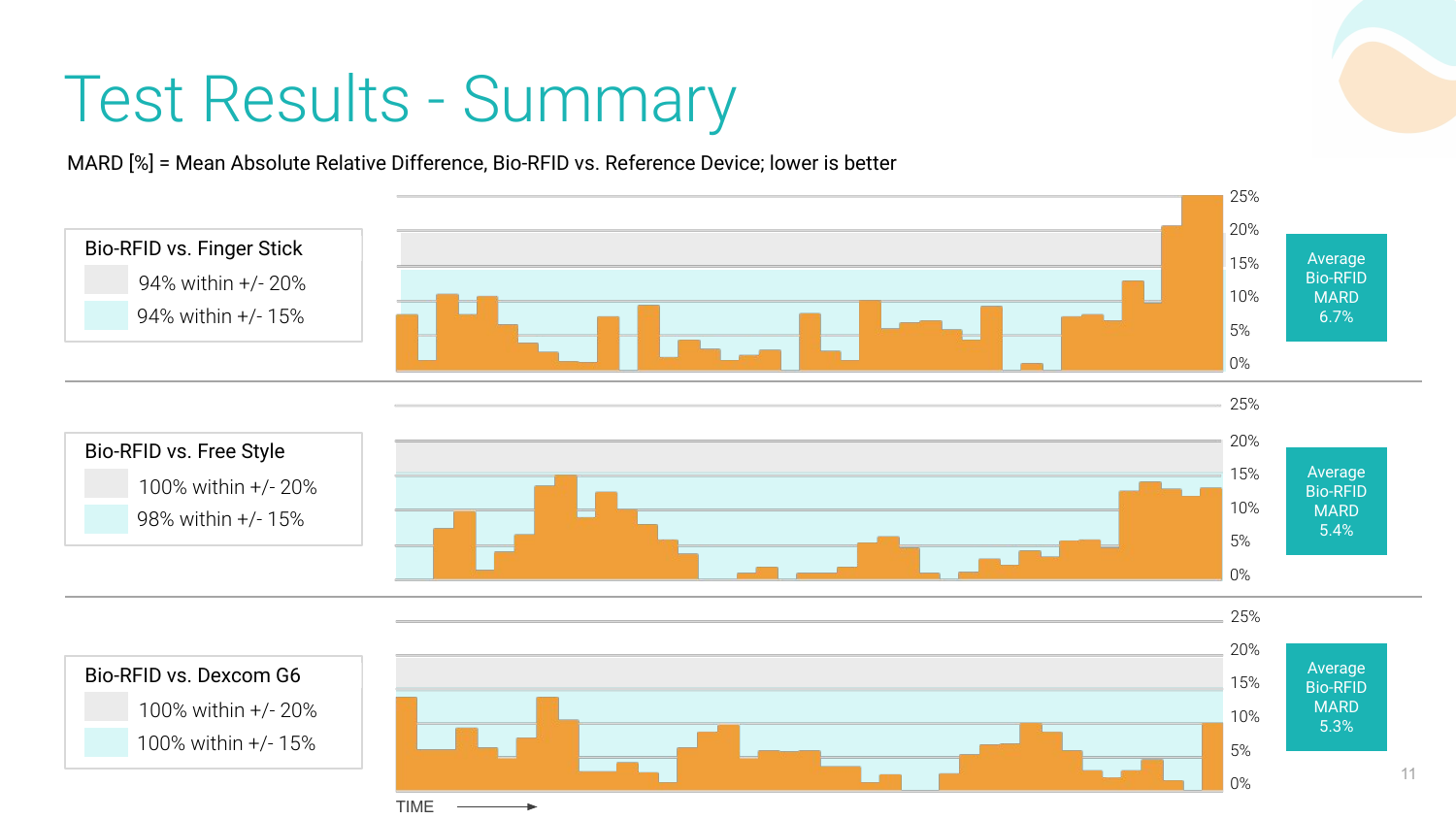### Bio-RFID Expected Path-to-Market



Know Labs conducted hundreds of internal tests validating the Bio-RFID technology and comparing its accuracy to other FDA approved devices.

Completed *in vitro* validation with world renowned academic medical center.

*In vivo* external validation of Bio-RFID glucose monitoring technology to be kicked off soon.

FDA multi-site clinical trials and application submitted.

FDA clearance .

Product manufacturing and commercialization.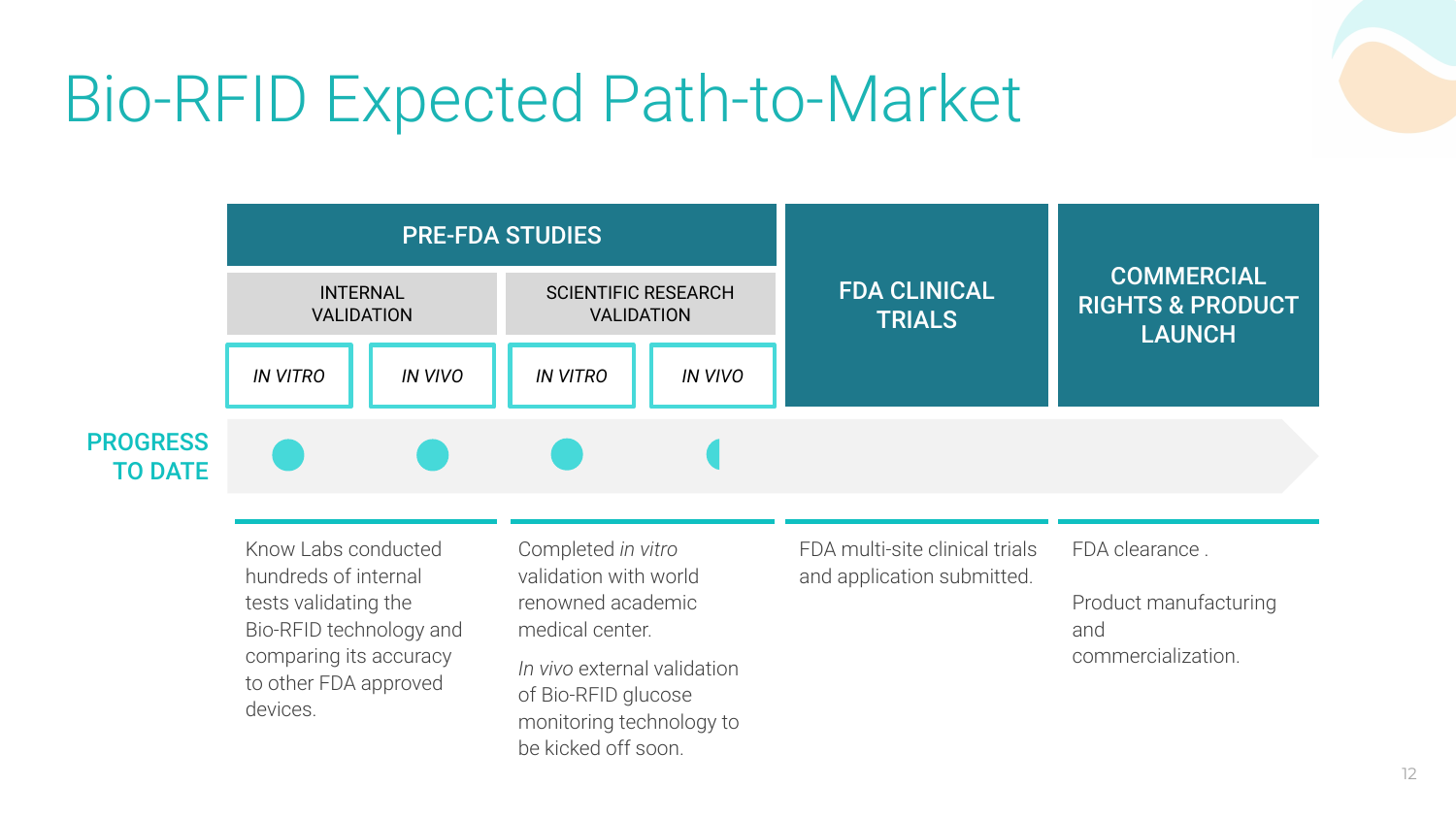# **Summary**

[www.knowlabs.co](http://www.knowlabs.co/) [ask@knowlabs.co](mailto:ask@knowlabs.co) Testing of Bio-RFID technology in human subjects shows it can successfully measure blood glucose levels non-invasively and continuously

Know Labs' family of products can be an accurate and cost-effective alternative to the current FDA-approved glucose monitoring devices



Know Labs' R&D team will soon kick-off *in vivo* external validation of the glucose monitoring technology with world renowned research organization